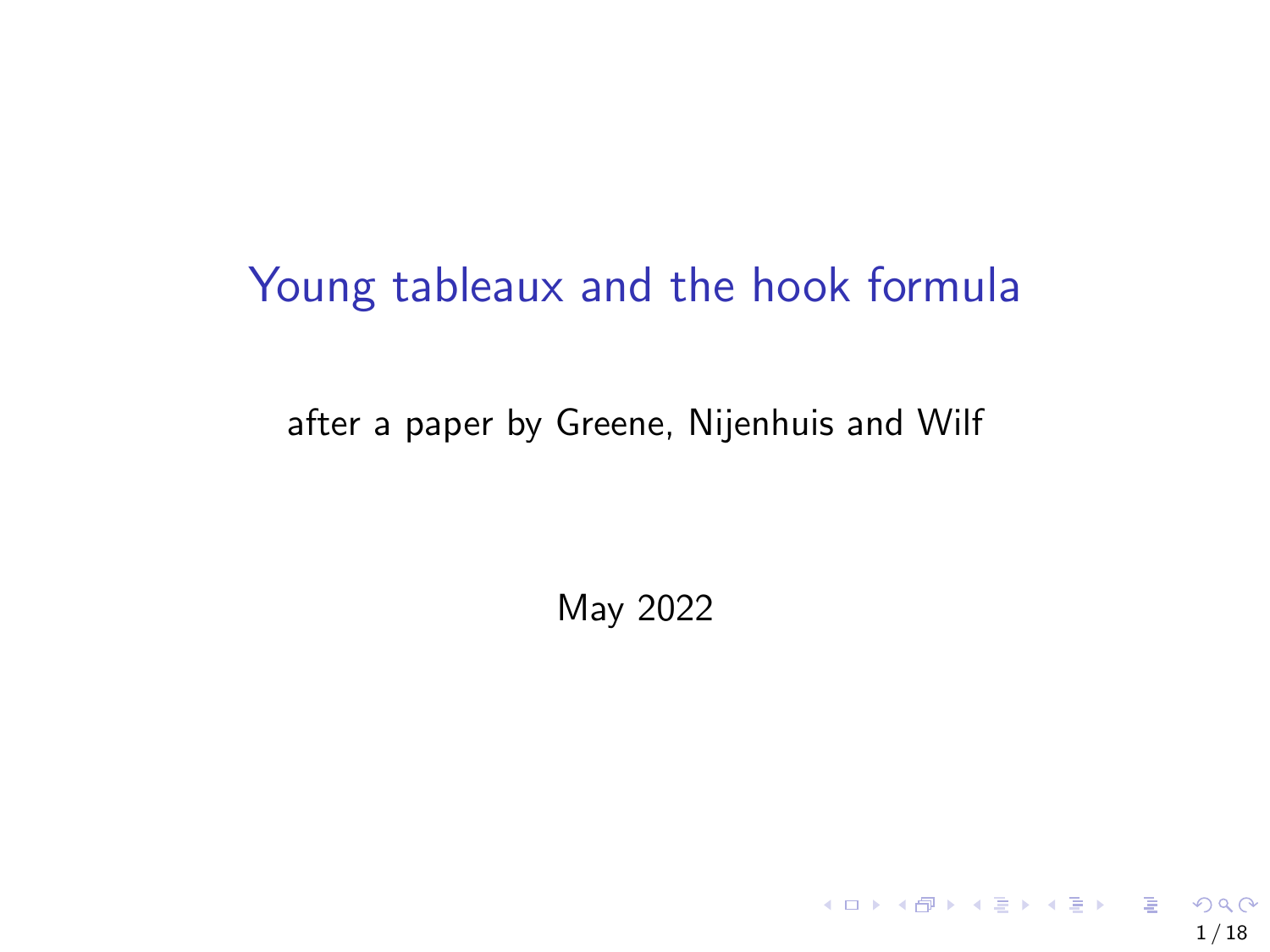A Young tableau is an array of numbers in rows of non-increasing length, aligned on the left, in which the sequence of numbers in each row and each column is non-decreasing. The tableau is called *standard* if the contents of all the rows and columns are strictly increasing. In this case the entries are usually taken to be  $1 \ldots n$ , where *n* is the number of entries. The sets of row lengths  $\lambda = (\lambda_1, \lambda_2, \dots, \lambda_k)$ , and column lengths  $\lambda^*=(\lambda_1^*,\lambda_2^*,\ldots,\lambda_k^*)$ , are partitions of  $\textit{n}$ , and are termed the *shape* of the tableau.

Example:

|   | $\overline{2}$ | 4 | 6 | 8 |
|---|----------------|---|---|---|
| 3 |                |   |   |   |
| 5 |                |   |   |   |
| 9 |                |   |   |   |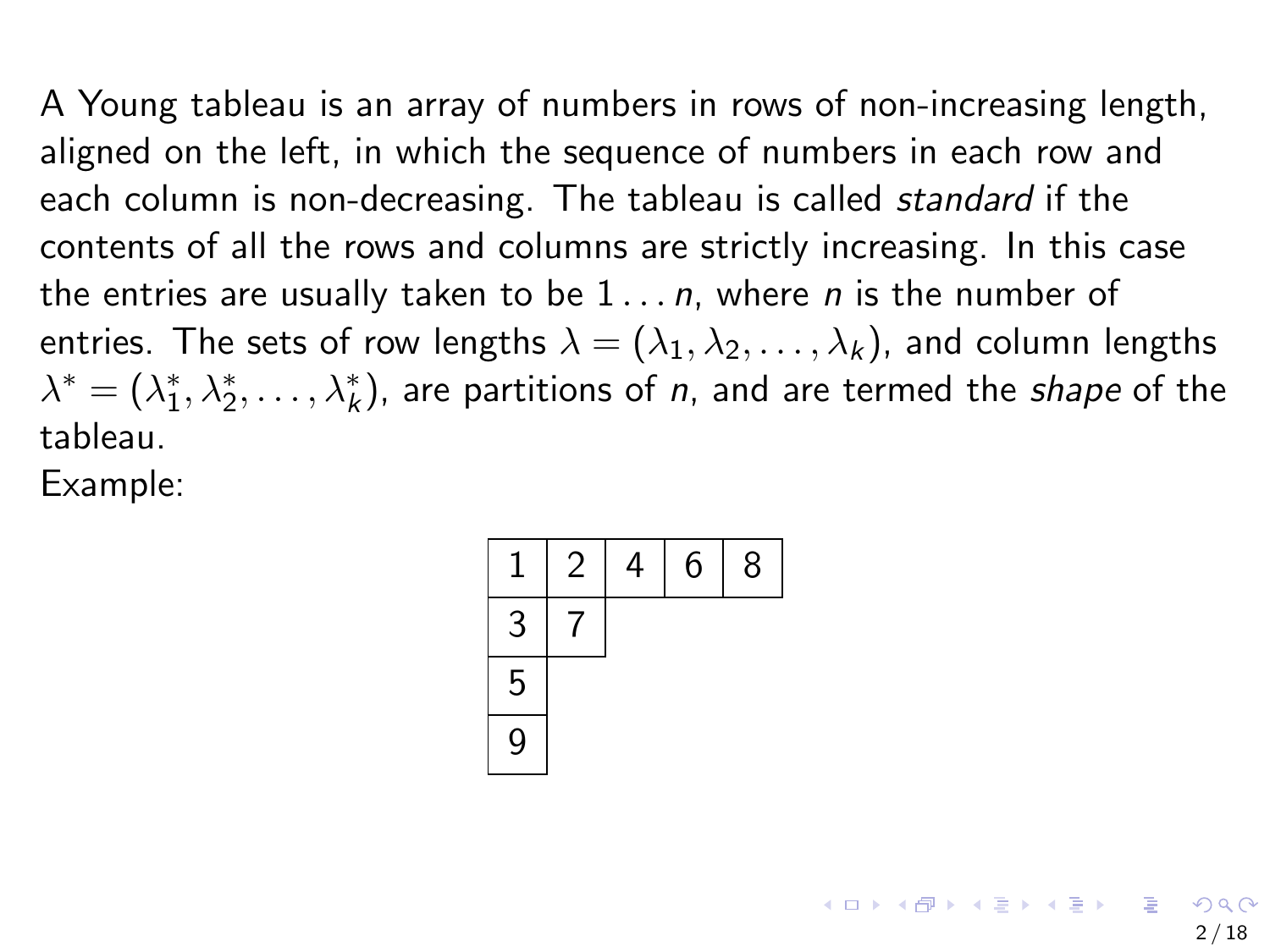## The hook length formula

The hook length formula calculates the number of standard Young tableaux of an given shape. The hook length for the cell in (row,column)  $(i, j)$  is the number of cells in the inverted 'L' shape with corner  $(i, j)$ . Where there is no more more column below or no more row to the right, the the hook is the remainder of the the row, column,or single cell accordingly, viz:

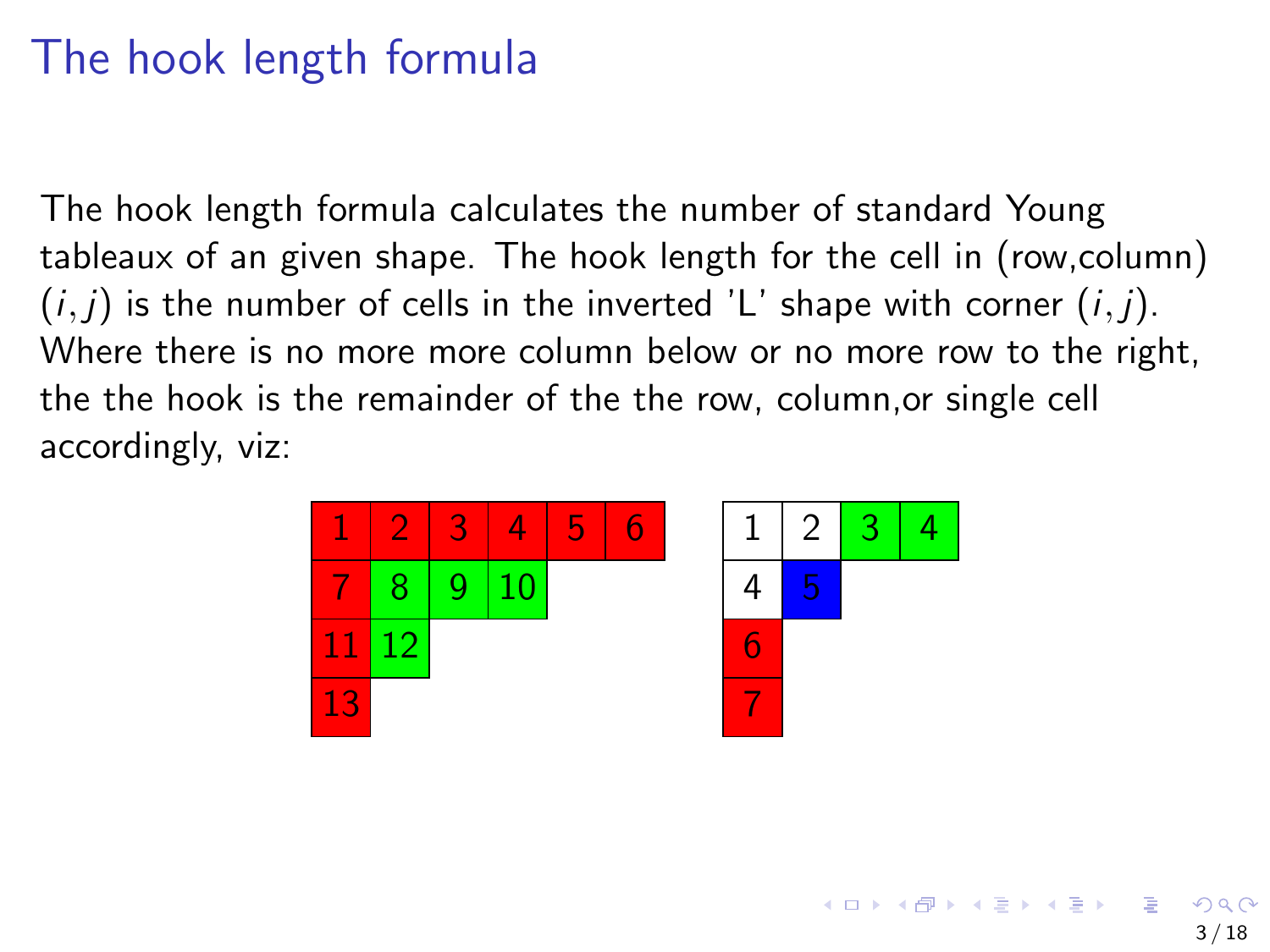### The formula

The number of Young tableaux of a given shape  $\lambda$  on  $1 \ldots n$  is:

<span id="page-3-0"></span>
$$
F_{\lambda} = \frac{n!}{\prod_{\substack{all \ i,j}} h_{i,j}} \tag{1}
$$

where  $h_{i,j}$  stands for the hook length for the cell at coordinate  $(i,j)$  of the tableau.

A formula for this was originally discovered as a determinant in 1900/02 by Frobenius and Young, but the formula in this form was derived by Frame, Robinson and Thrall in 1953. Even then proofs which properly involved the hooks took longer to obtain.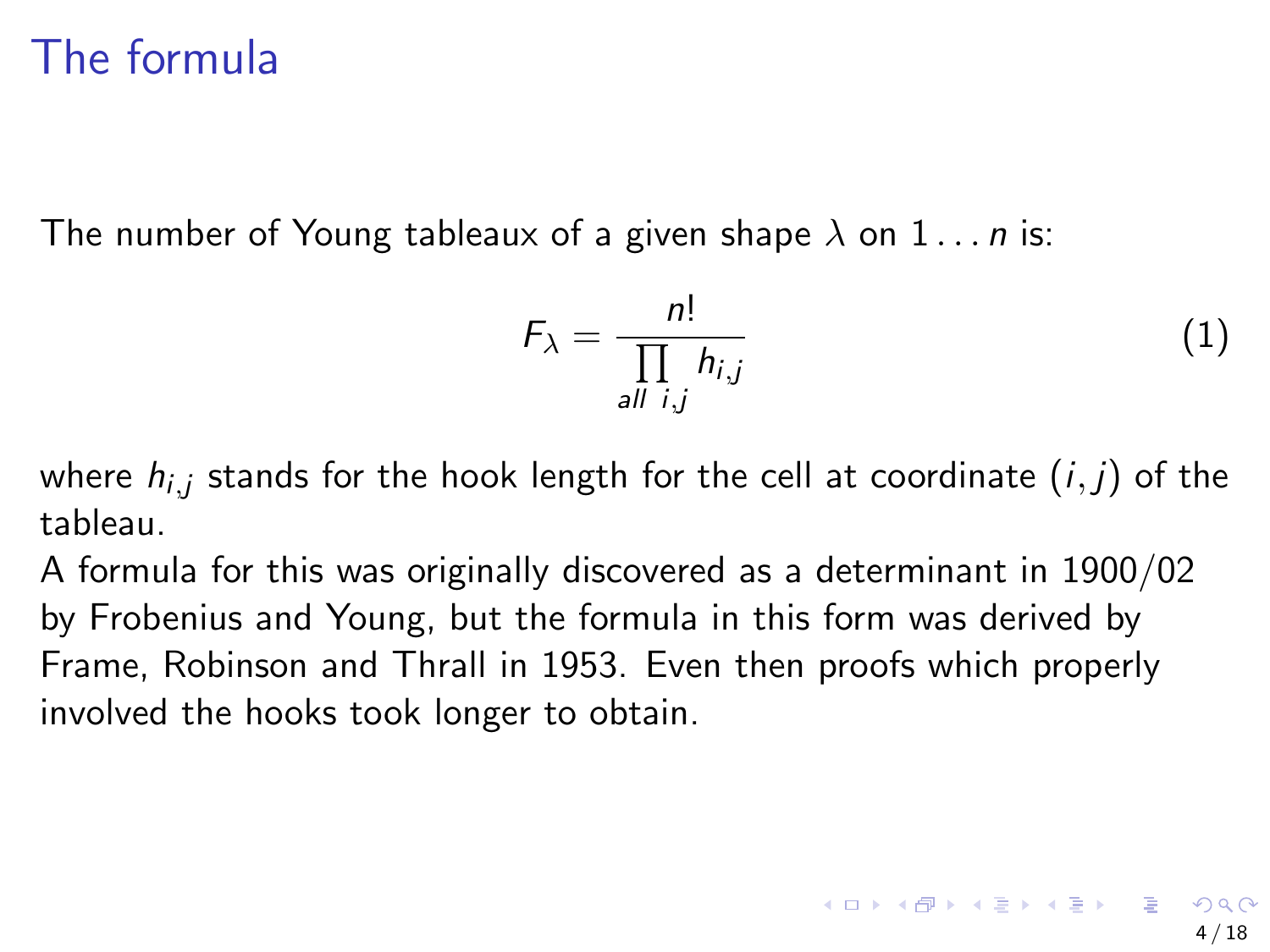# Probablistic proof of the hook length formula

In standard Young tableau on  $1 \ldots n$ , the largest number n must occur on one of the corners as shown in green in the diagram:



Moreover, if any one corner is removed, the diagram is again a valid tableau shape. So we can immediately say that  $F_{\lambda}$  is the sum of the numbers of tableau for shapes with one corner removed.

Therefore we immediately have the identity:

<span id="page-4-0"></span>
$$
F_{\lambda} = \sum_{\text{all } \alpha} F_{\lambda, \alpha} \tag{2}
$$

メロトメ 御 トメ 差 トメ 差 トー 差

5 / 18

where  $F_{\lambda,\alpha}$  represents the number of standard tableau of the shape made by the removal of the corner at row  $\alpha$ .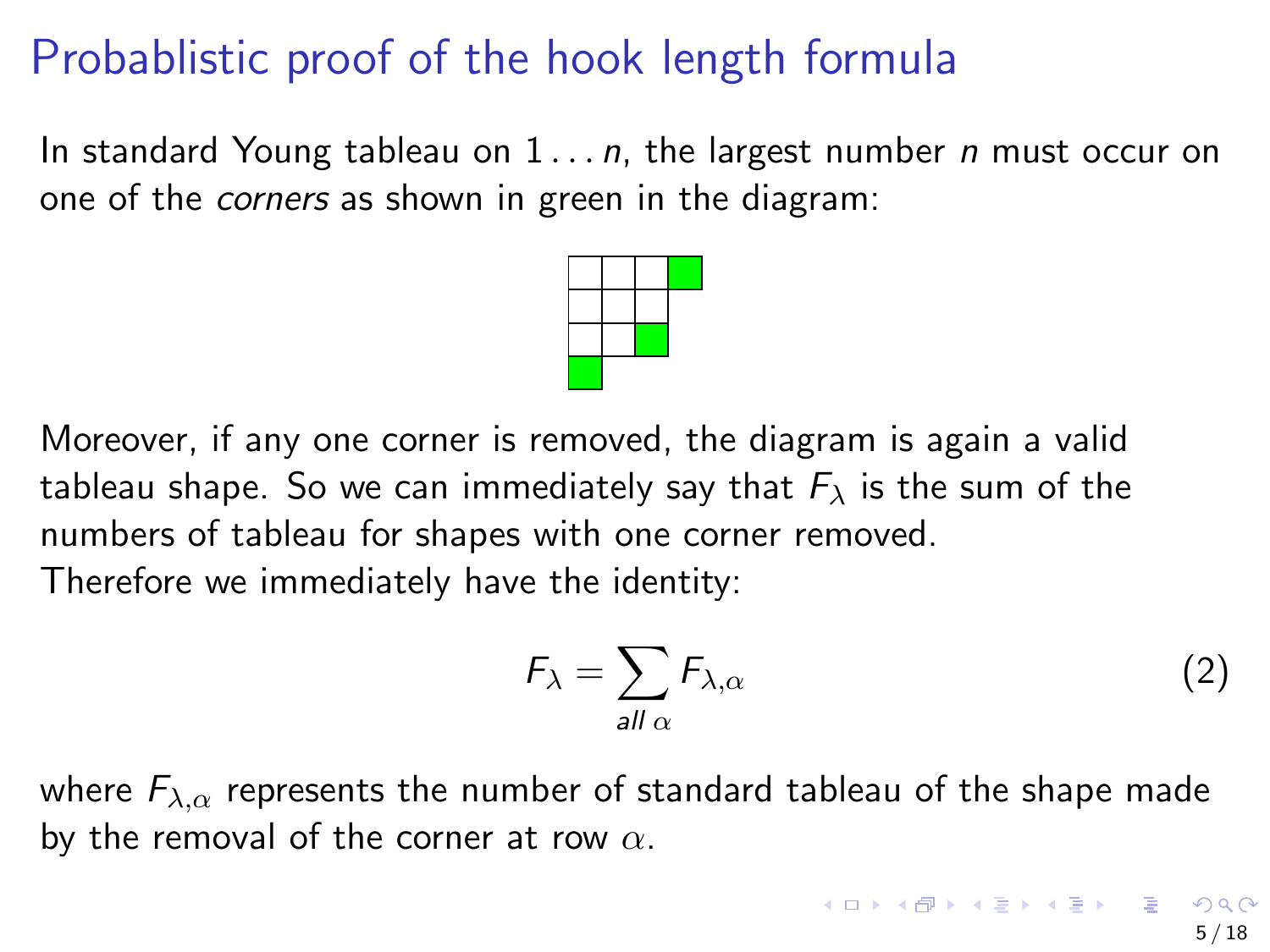Since  $F_{\lambda}$  is 1 for an empty tableau or for one with only one or two cells, this identity can in principle be used to calculate  $F_{\lambda}$  for any shape. Setting  $\mathcal{N}_\lambda=\frac{n!}{\prod h_{i,j}}$ , we have to prove that  $F_\lambda=\mathcal{N}_\lambda.$  We make the all i,j

inductive hypothesis that this is true for all tableaux with fewer than  $n$ cells. We then prove that

<span id="page-5-0"></span>
$$
\sum_{\text{all }\alpha} \frac{N_{\lambda,\alpha}}{N_{\lambda}} = 1 \tag{3}
$$

which then from the identity [\(2\)](#page-4-0) will prove the hook length formula [\(1\)](#page-3-0). The plan for achieving this is to show that  $\frac{N_{\lambda,\alpha}}{N_{\lambda}}$  can be interpreted as the probability of reaching the corner on row  $\alpha$  on the tableau of shape  $\lambda$  by a random walk from any randomly-selected cell. The certainty of reaching some corner is then used to assert equation [\(3\)](#page-5-0).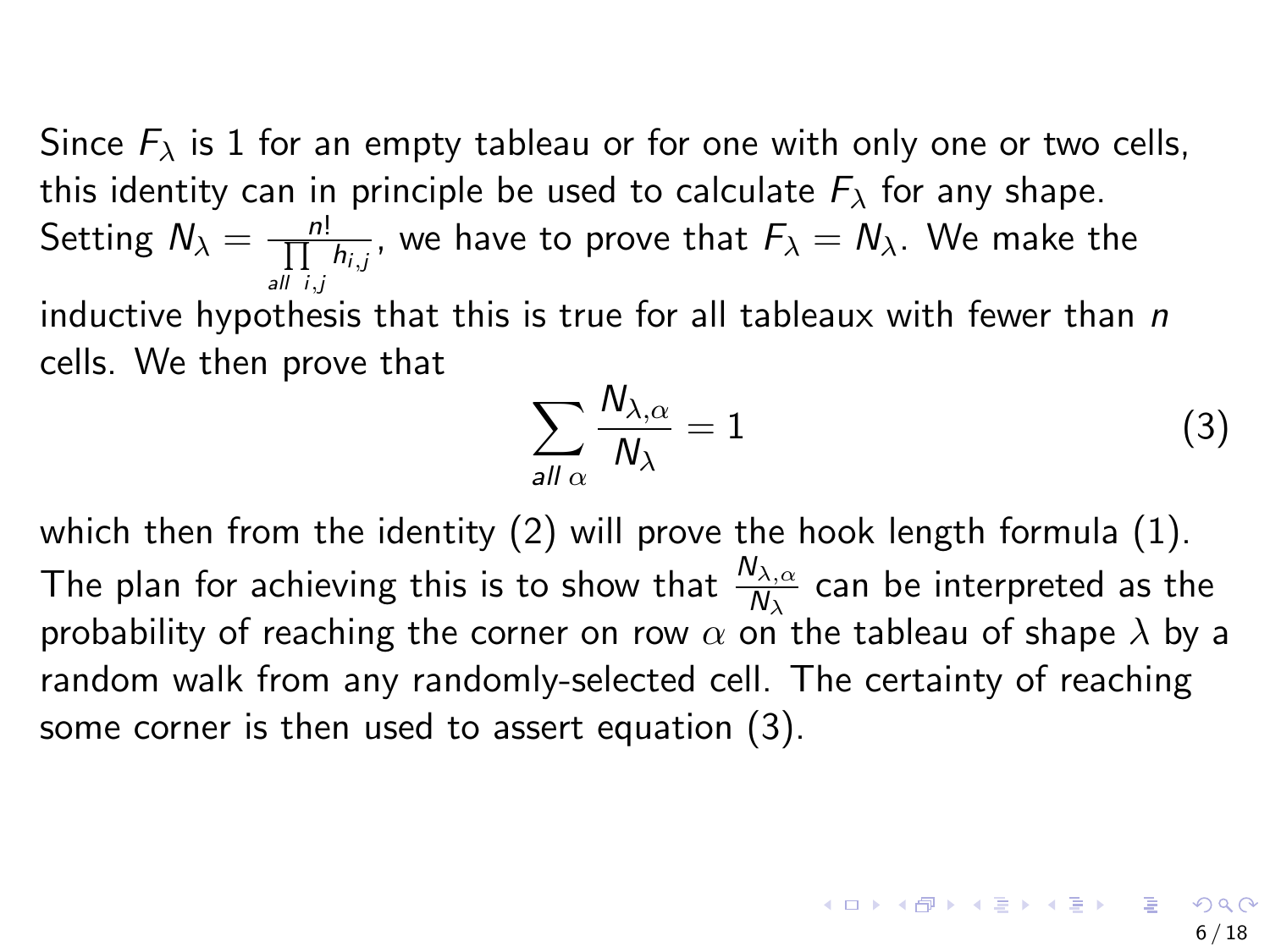We propose a random walk on the tableau of shape  $\lambda$  which starts at a randomly-selected cell  $(i, j)$ , and from there jumps to a random point on the hook based at  $(i, j)$ . The walk continues in the same way, moving again to a random point on the hook based at the place it last landed, until a corner is reached, then stops. Since the only allowed movement is horizontally to the right or vertically down, it is inevitable that a corner will eventually be reached. Suppose there is a corner with coordinates  $(\alpha, \beta)$ . Let  $p(\alpha, \beta)$  be the probability that the random walk will terminate at  $(\alpha, \beta)$ .

Theorem

$$
p(\alpha,\beta)=\frac{N_{\lambda,\alpha}}{N_{\lambda}}
$$

7 / 18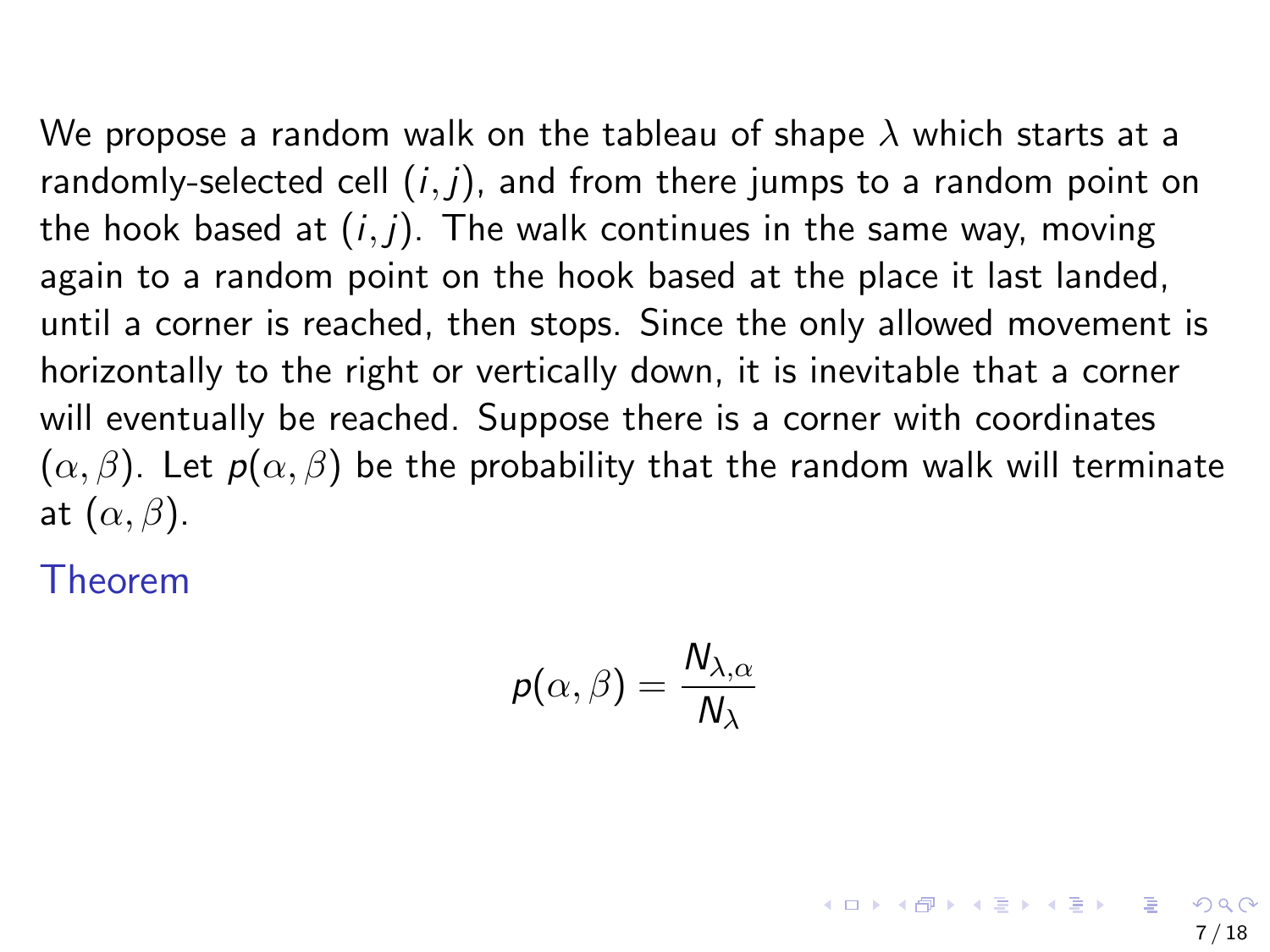We first evaluate  $\frac{N_{\lambda,\alpha}}{N_{\lambda}}$ . Recall that  $N_{\lambda,\alpha}$  relates to the shape obtained when the corner at  $(\alpha, \beta)$  is removed. Removing this corner will have the effect of shortening by one all hooks with their vertical parts in column  $\beta$ , and all hooks with their horizontal parts in row  $\alpha$ . Therefore:

<span id="page-7-0"></span>
$$
\frac{N_{\lambda,\alpha}}{N_{\lambda}} = \frac{1}{n} \frac{\prod\limits_{j<\beta} h_{\alpha,j} \prod\limits_{i<\alpha} h_{i,\beta}}{\prod\limits_{j<\beta} (h_{\alpha,j}-1) \prod\limits_{i<\alpha} (h_{i,\beta}-1)} = \frac{1}{n} \prod\limits_{j<\beta} (1 + \frac{1}{(h_{\alpha,j}-1)}) \prod\limits_{i<\alpha} (1 + \frac{1}{(h_{i,\beta}-1)}) \tag{4}
$$

8 / 18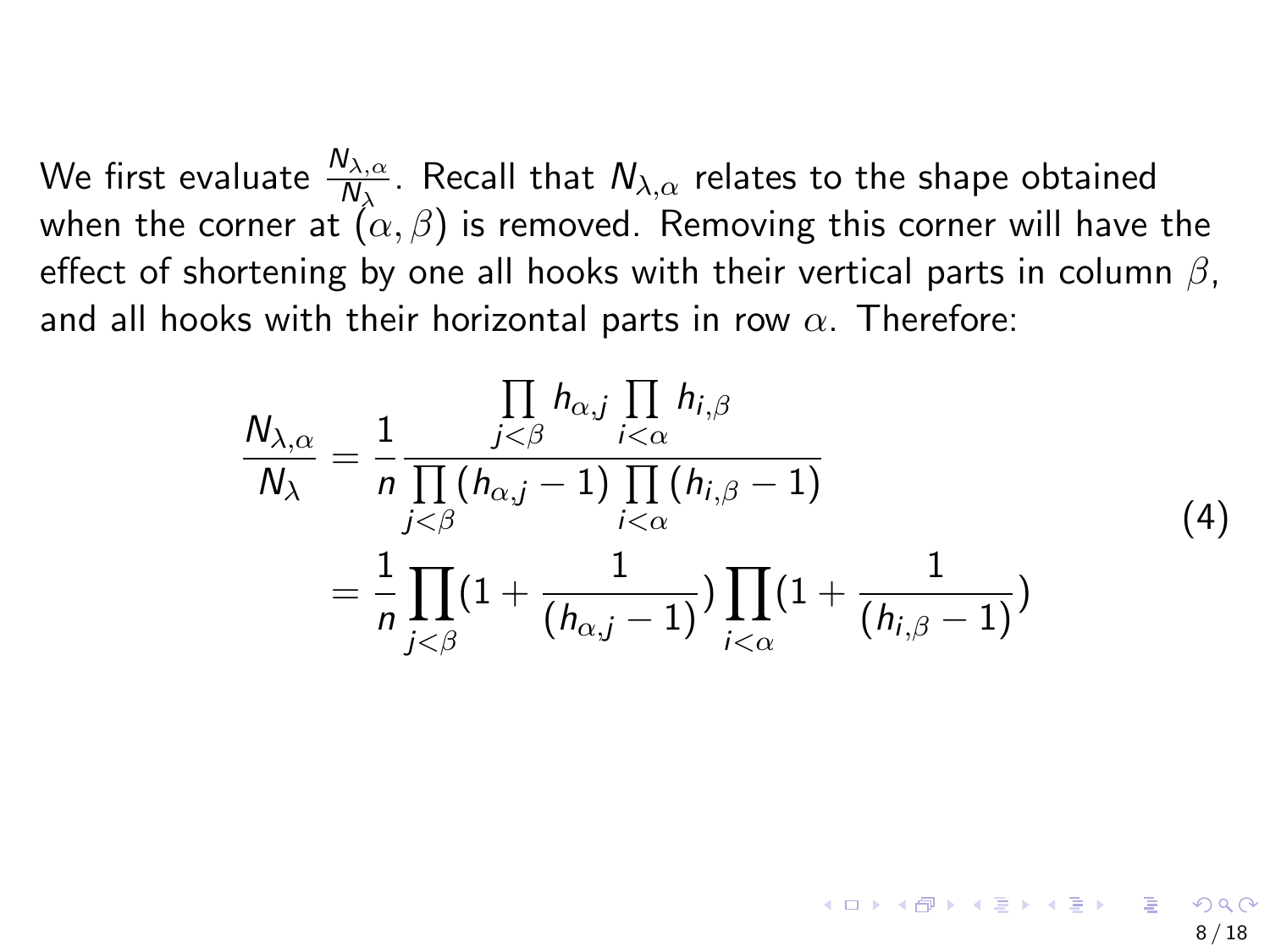We can then take this expression apart to become a sum of products, involving all numbers of factors of form  $\frac{1}{(h_{\alpha,j}-1)}$  and  $\frac{1}{(h_{i,\beta}-1)}$ . Let  $I_k$  for  $1 \leq k < \alpha$  be the set of all ordered k-tuples  $(1 \leq i_1 < i_2, \ldots < i_k < \alpha)$ , and  $J_k$  for  $1 \leq k < \beta$  be the set of all ordered k-tuples  $(1 \leq j_1 < j_2, \ldots < j_k < \beta)$ , and additionally  $l_0$  and  $J_0$  as empty sets. Then we can write the right-hand side of [\(4\)](#page-7-0) as the slightly scary:

$$
\frac{1}{n}\sum_{i=0}^{i<\alpha}\sum_{j=0}^{j<\beta}\sum_{A\in I_i}\sum_{B\in J_j}\prod_{s\in A}\prod_{t\in B}\frac{1}{(h_{s,\beta}-1)}\frac{1}{(h_{\alpha,t}-1)}
$$

where the empty sets are understood to provide factors of 1.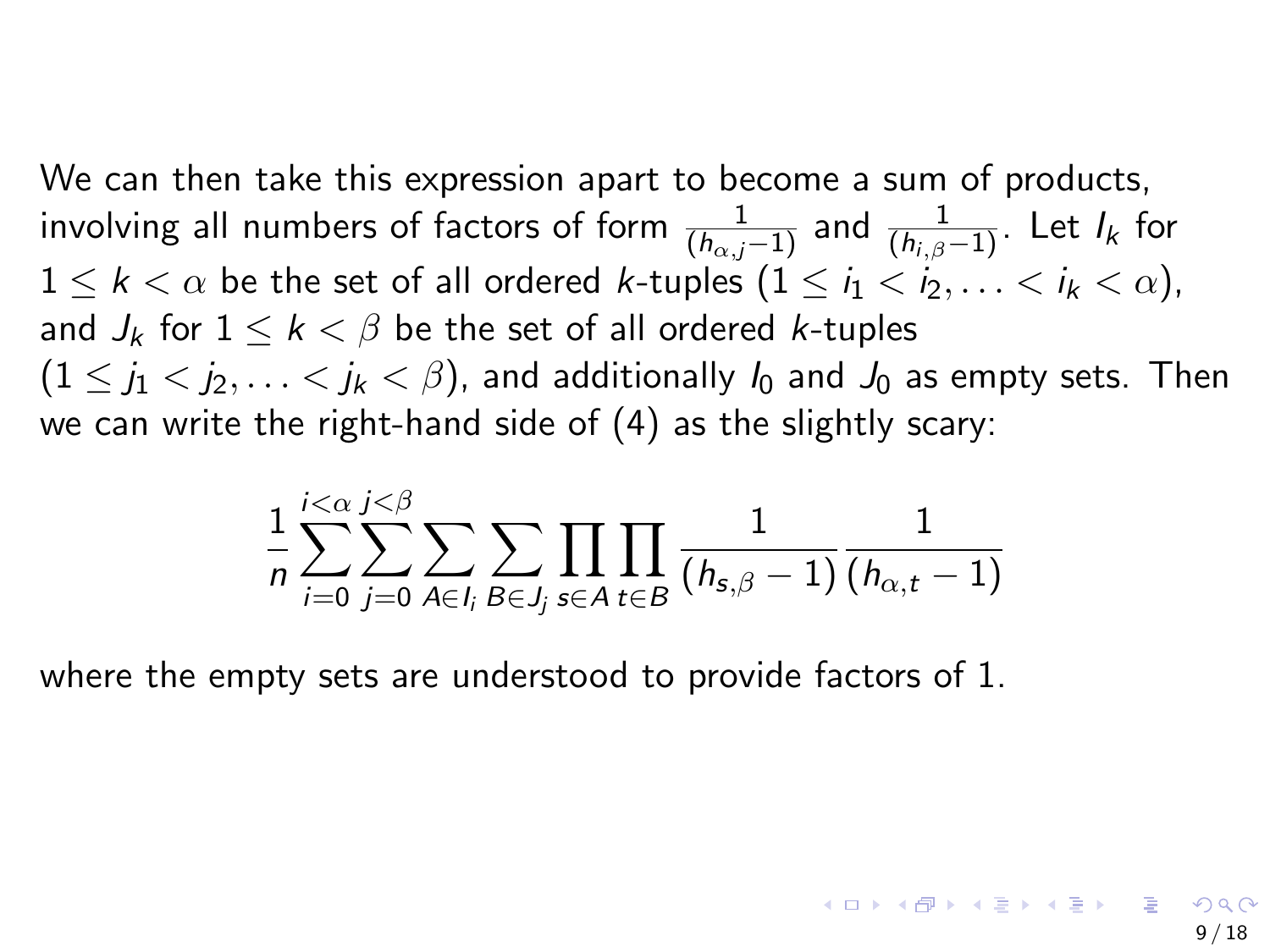We assert that each of these products represents the probability of reaching the corner  $(\alpha, \beta)$  by a particular route.

In particular, the value from the empty product is  $\frac{1}{n}$  and represents the probability that the walk actually begins at the corner  $(\alpha, \beta)$ . Similarly, it is evident that those values with single factors:  $\frac{1}{(h_{i,\beta}-1)}$  and  $\frac{1}{(h_{\alpha,j}-1)}$  are the respective probabilities that a walk starting at point  $(i, \beta)$  or  $(\alpha, j)$  reach the corner at  $(\alpha, \beta)$  in a single move. Likewise products of one type are the probabilities of unidirectional walk downward or rightward respectively.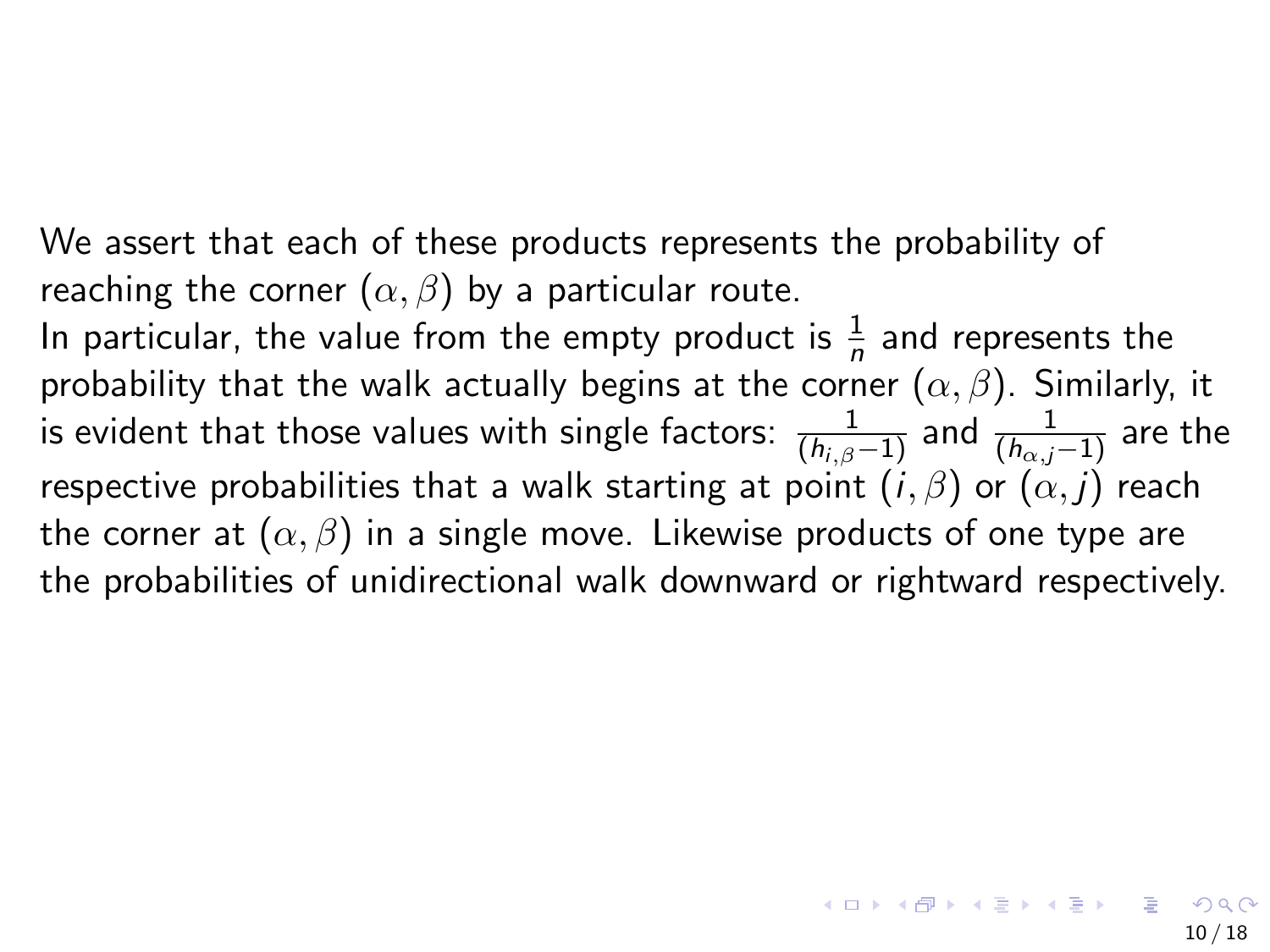Lemma If  $(\alpha, \beta)$  is a corner, and  $p \leq \alpha$ ,  $q \leq \beta$ , then

$$
h_{p,q}-1=h_{\alpha,q}-1+h_{p,\beta}-1
$$

#### Proof.

This can be inferred from the diagram below (e.g. the corner  $(\alpha, \beta)$ ) occurs in both  $h_{\alpha,q}$  – 1 and  $h_{p,\beta}$  – 1 ).

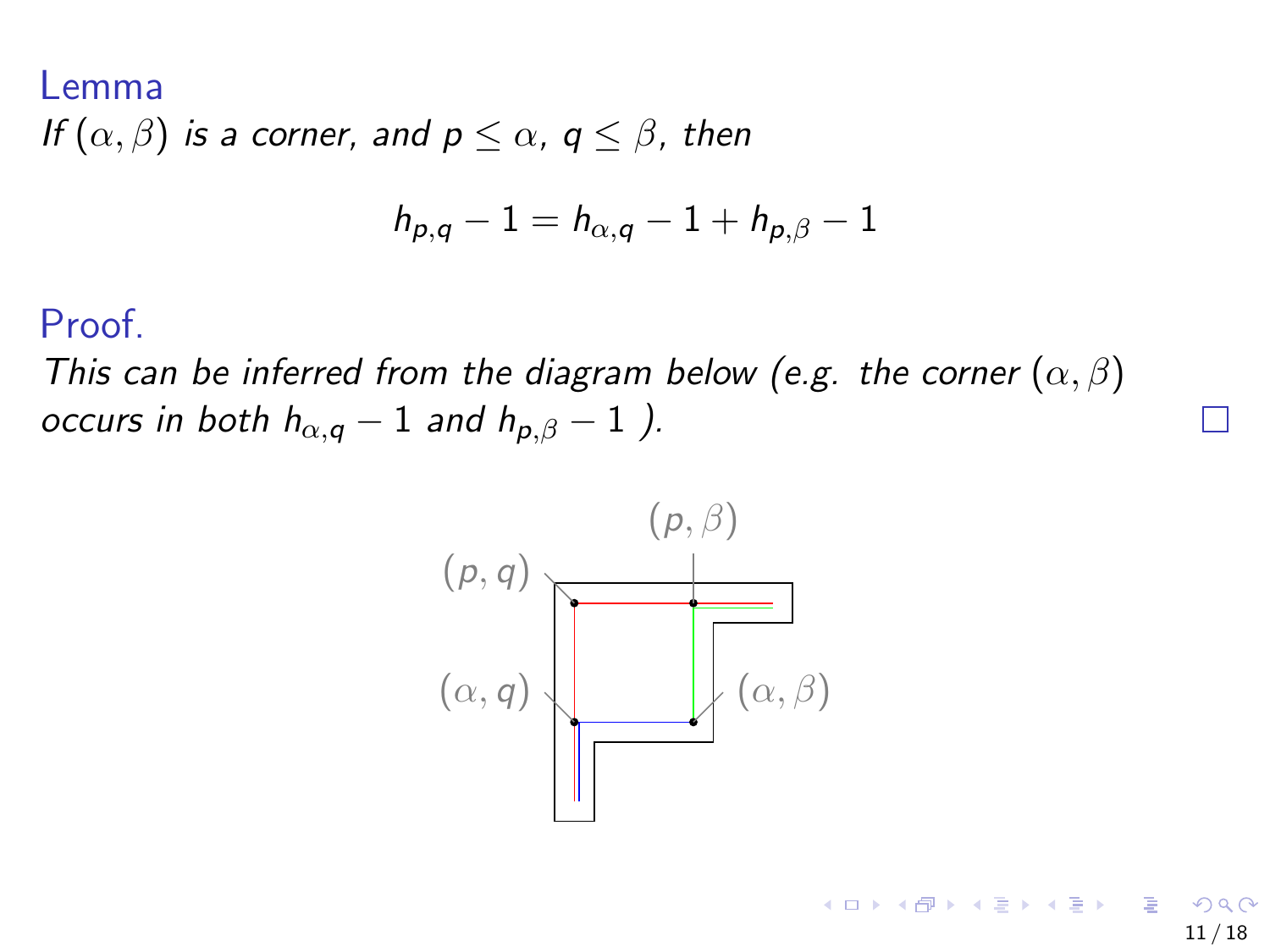#### Theorem

if  $(\alpha, \beta)$  is a corner and If  $p = i_0 < i_1 \ldots < i_k \leq \alpha$ ) and  $q = j_0 < j_1 \ldots < j_m \leq \beta$ , then the probablity that a random walk on a Young tableau which starts at  $(p, q)$  and makes steps across the rectangle defined by all the horizontal coordinates in  $i_0, \ldots i_k$  and all the vertical coordinates  $j_0, \ldots, j_m$  will reach the corner  $(\alpha, \beta)$  is:

$$
\prod_{u=0}^{u=k}\prod_{\nu=0}^{v=m}\frac{1}{(h_{u,b}-1)(h_{a,\nu}-1)}
$$

12 / 18

メロトメ 御 トメ 差 トメ 差 トー 差し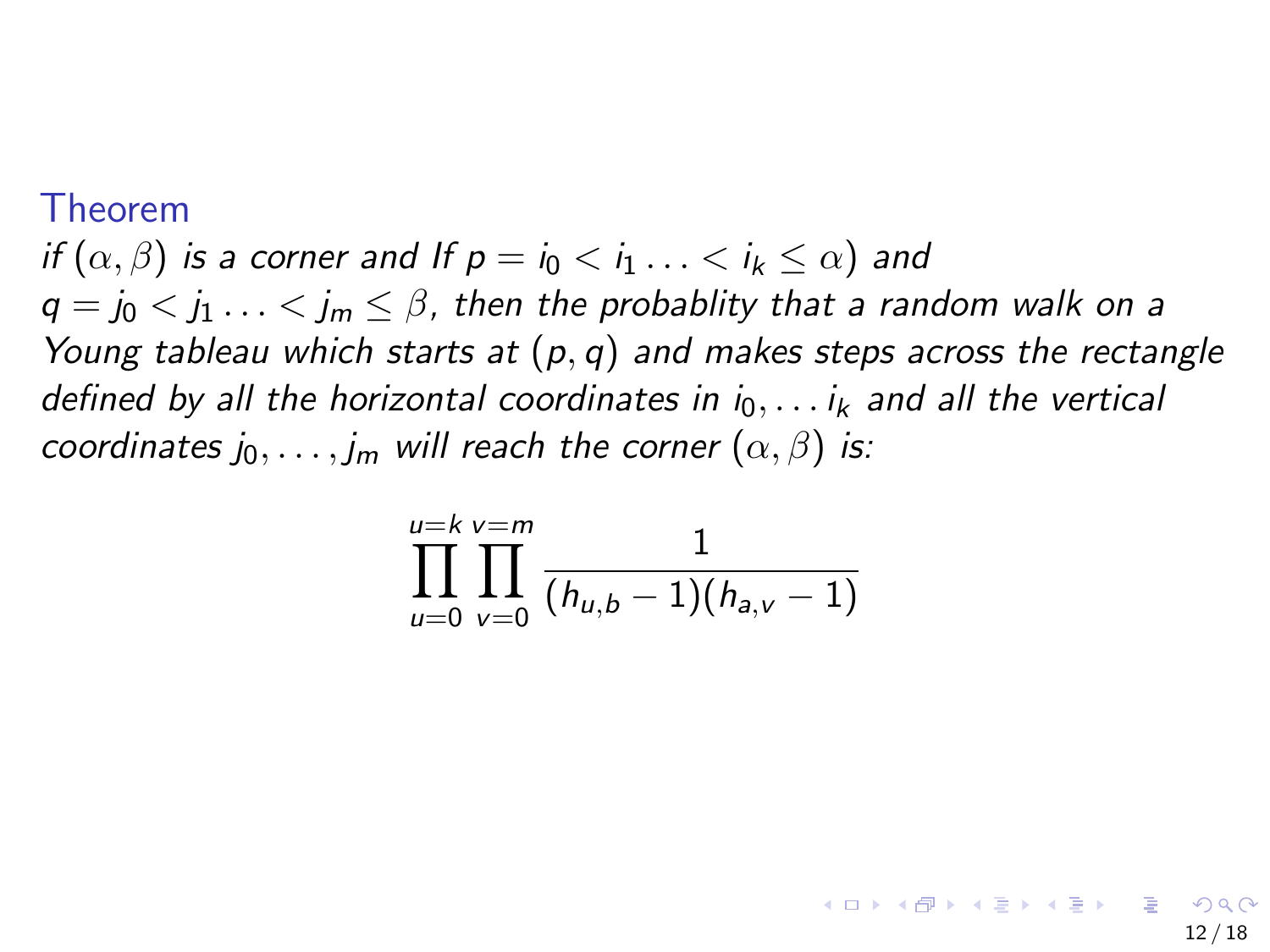## Proof of theorem

We prove this by induction. With the convention that an empty product has value 1, the theorem holds for  $k = m = 0$ . Also if  $p = \alpha$  or  $q = \beta$ . then the probability is clearly

$$
\prod_{\nu=0}^{\nu=m}\frac{1}{(h_{\alpha,\nu}-1)}\,\, \text{or}\,\,\prod_{u=0}^{u=k}\frac{1}{(h_{u,\beta}-1)}\,\,
$$

respectively. So we assume that the theorem is true for all all rectangles smaller then  $k \times m$ . Now consider the two rectangles bounded by  $(p, i_1, \ldots, i_k, \alpha) \times (j_1, \ldots, j_m, \beta)$  and  $(i_1, \ldots, i_k, \alpha) \times (q, j_1, \ldots, j_m, \beta)$ respectively as in the figure below: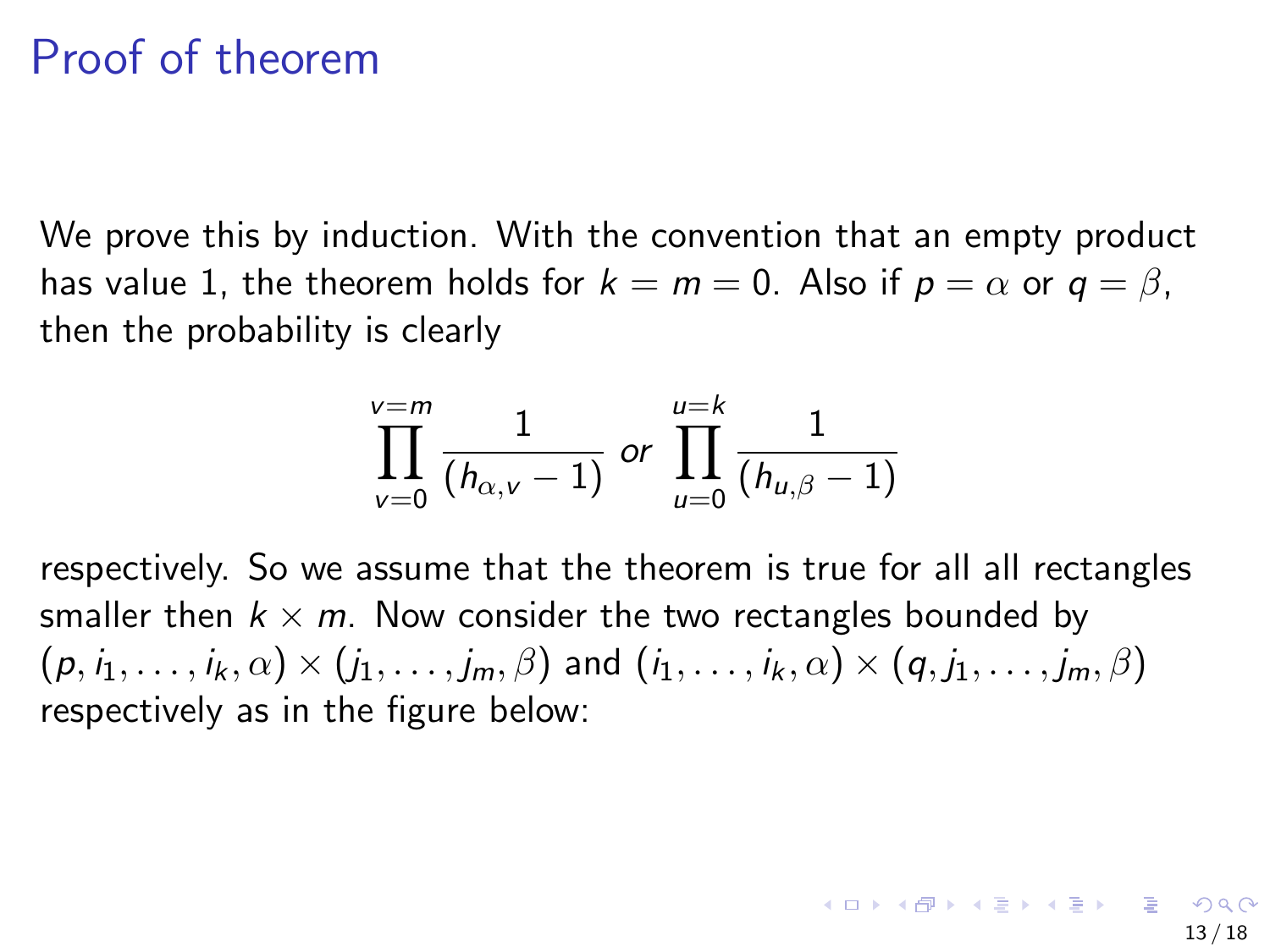

It is a standard result in statistics that if an event  $Z$  can result from either of two exclusive events  $X$  and  $Y$ , then

$$
p(Z) = p(Z|X)p(X) + p(Z|Y)p(Y)
$$

So the the probability we want is

 $pr((i_1, q)|(p, q))pr((\alpha, \beta)|(i_1, q)) + pr((p, j_1)|(p, q))pr(\alpha, \beta)|(p, j_1))$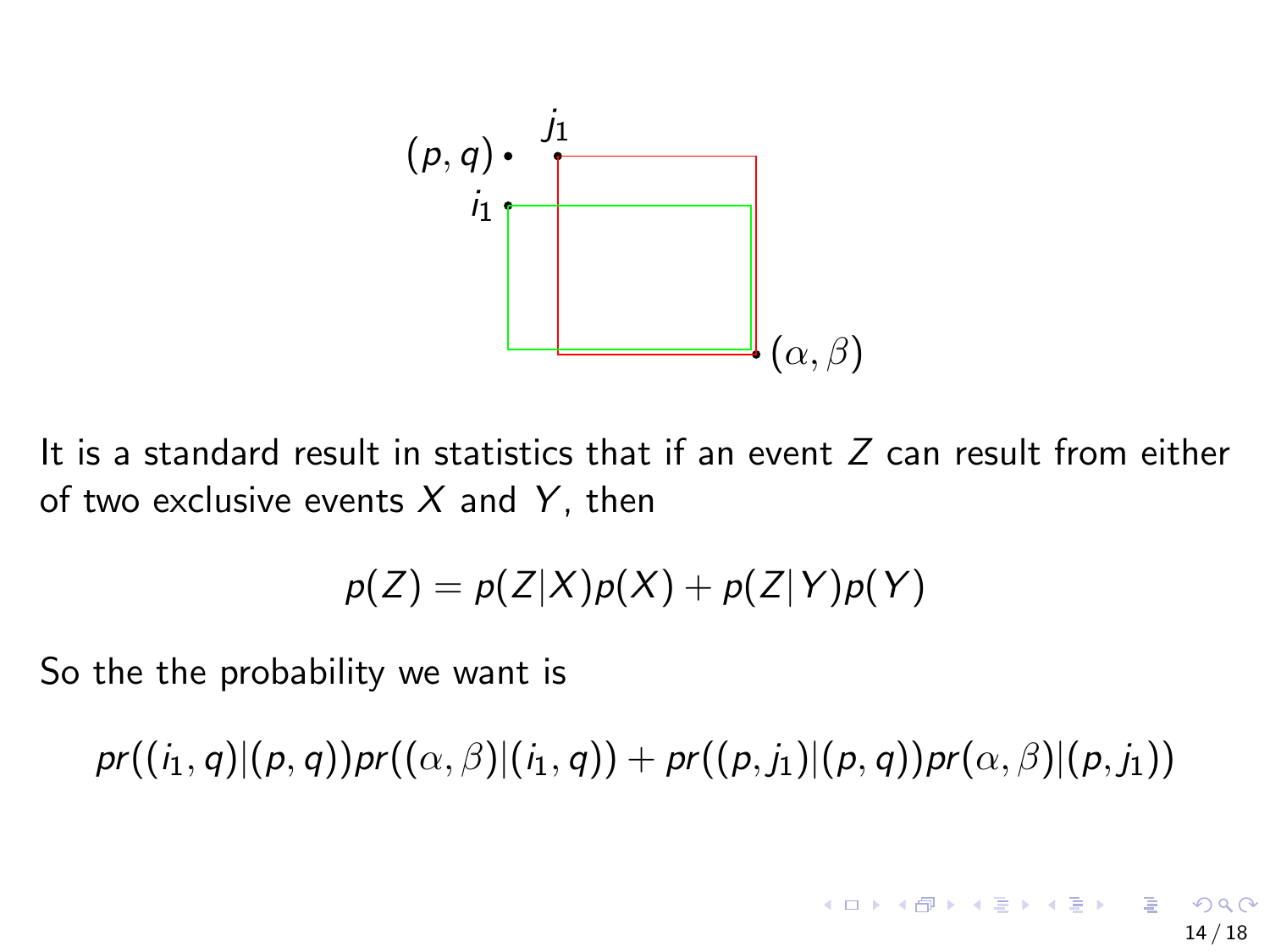$$
= \frac{1}{(h_{p,q}-1)} \prod_{u=1}^{u=k} \prod_{v=0}^{v=m} \frac{1}{(h_{u,b}-1)} \frac{1}{(h_{a,v}-1)} + \frac{1}{(h_{p,q}-1)} \prod_{u=0}^{u=k} \prod_{v=1}^{v=m} \frac{1}{(h_{u,b}-1)} \frac{1}{(h_{a,v}-1)}
$$

$$
=\frac{1}{(h_{p,q}-1)}(\frac{1}{(h_{p,\beta}-1)}+\frac{1}{(h_{\alpha,q}-1)})\prod_{u=1}^{u=k}\prod_{v=1}^{v=m}\frac{1}{(h_{u,b}-1)}\frac{1}{(h_{a,v}-1)}
$$

$$
=\frac{1}{(h_{\rho,q}-1)}(\frac{h_{\rho,\beta}-1+h_{\alpha,q}-1}{(h_{\rho,\beta}-1)(h_{\alpha,q}-1)})\prod_{u=1}^{u=k}\prod_{v=1}^{v=m}\frac{1}{(h_{u,b}-1)}\frac{1}{(h_{a,v}-1)}
$$

KO K K @ K K Z K K Z K K K K K K K K K K 15 / 18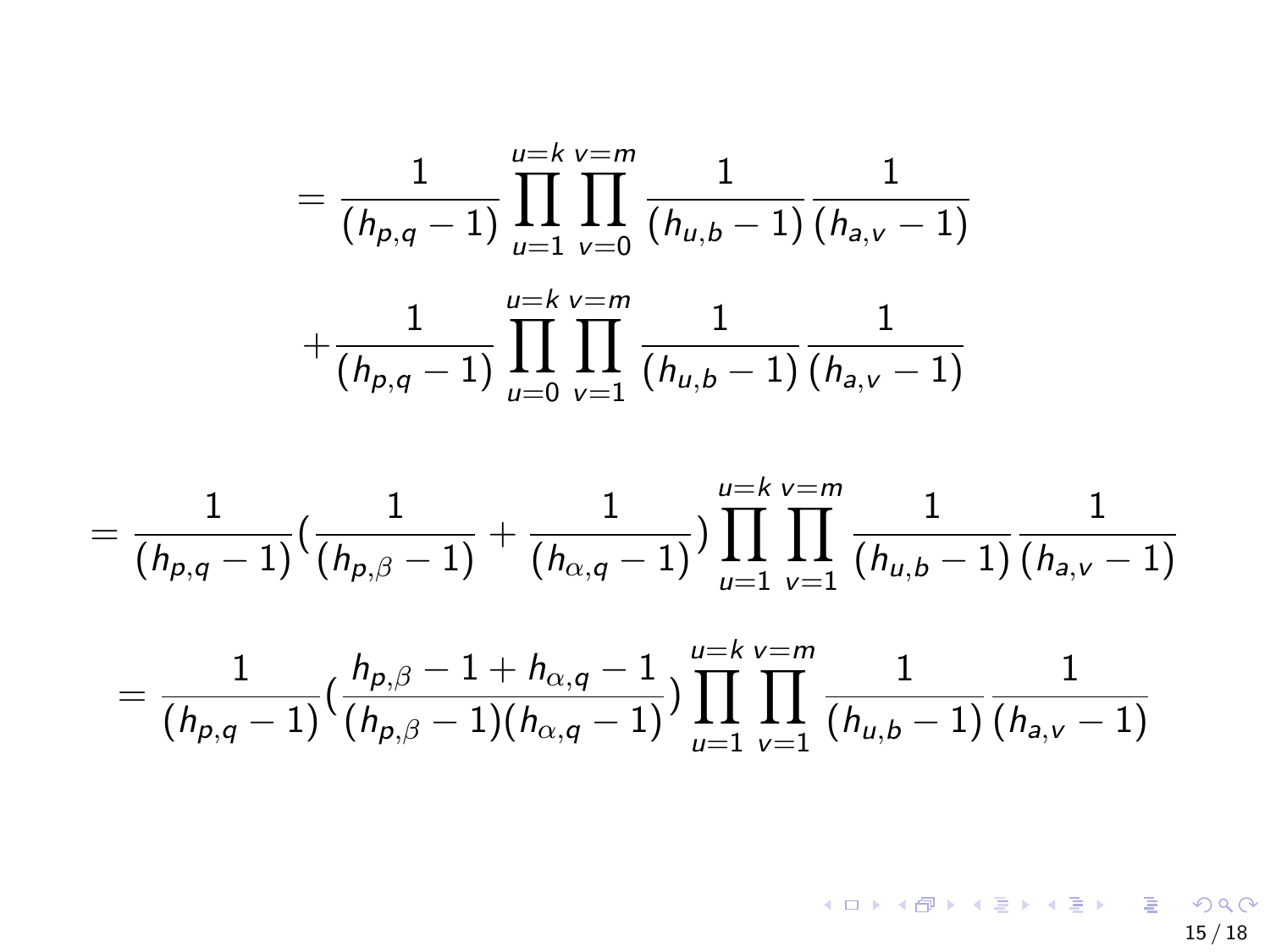$$
= \frac{1}{(h_{\rho,\beta}-1)(h_{\alpha,q}-1)}) \prod_{u=1}^{u=k} \prod_{\nu=1}^{v=m} \frac{1}{(h_{u,b}-1)} \frac{1}{(h_{a,\nu}-1)}
$$

by the Lemma.

$$
= \prod_{u=0}^{u=k} \prod_{v=0}^{v=m} \frac{1}{(h_{u,b}-1)} \frac{1}{(h_{a,v}-1)}
$$

which proves the theorem.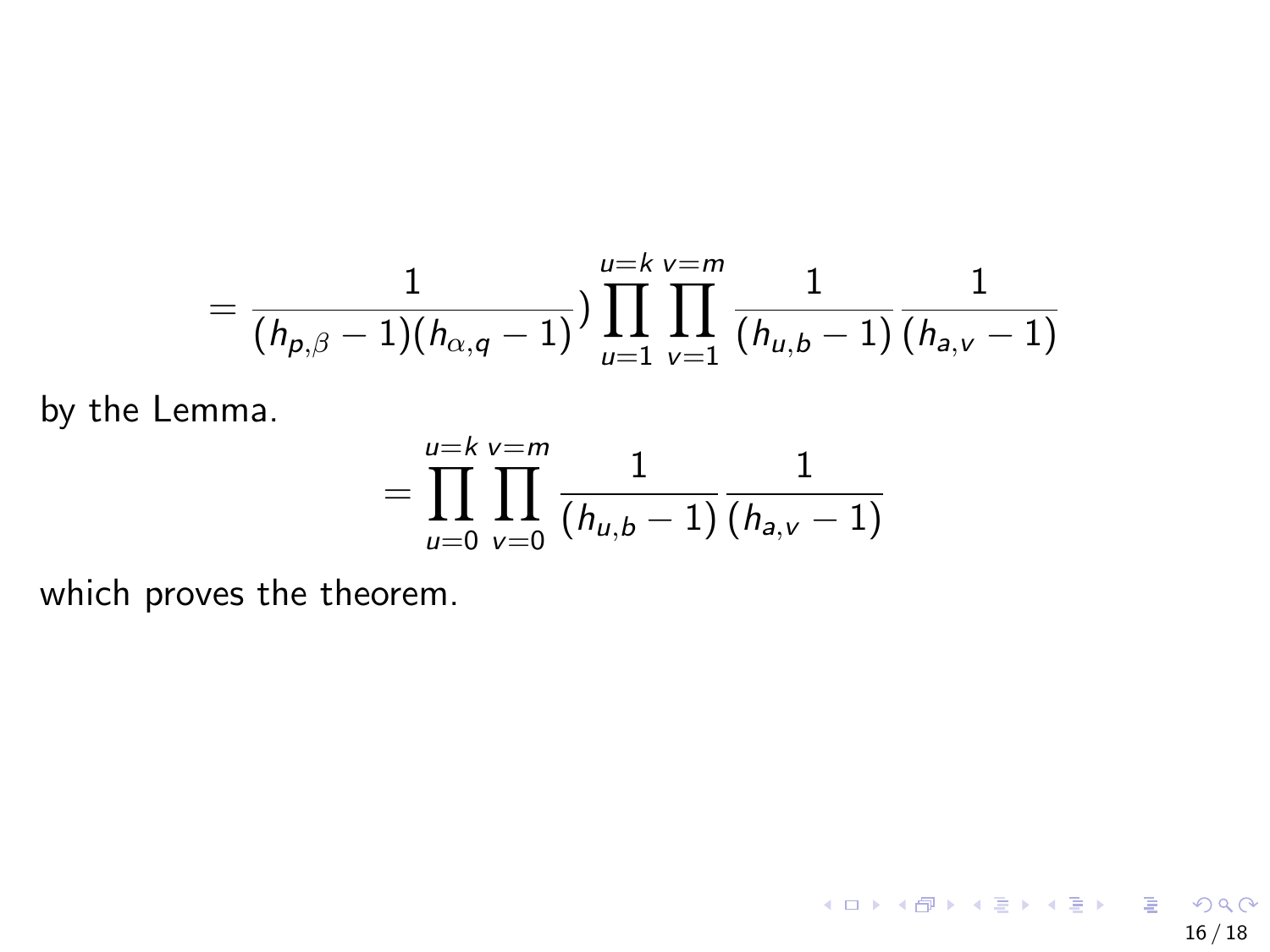Returning to our proof of the hook length formula, we can see that in the expression

$$
\frac{1}{n}\sum_{i=0}^{i<\alpha}\sum_{j=0}^{j<\beta}\sum_{A\in I_i}\sum_{B\in J_j}\prod_{s\in A}\prod_{t\in B}\frac{1}{(h_{s,\beta}-1)}\frac{1}{(h_{\alpha,t}-1)}
$$

each set of products represents the probability of reaching the corner  $(\alpha, \beta)$  across a rectangle defined by particular sets of horizontal and vertical coordinates  $A$  and  $B$ . Each rectangle is an exclusive event, and the sum is over all possible rectangles with all possible starting corners. The factor  $\frac{1}{n}$  represents the the choice of starting corner. Hence the total expression for  $\frac{N_\alpha}{N}$  represents the probability of a random walk starting from a random place reaching the corner  $(\alpha, \beta)$ .